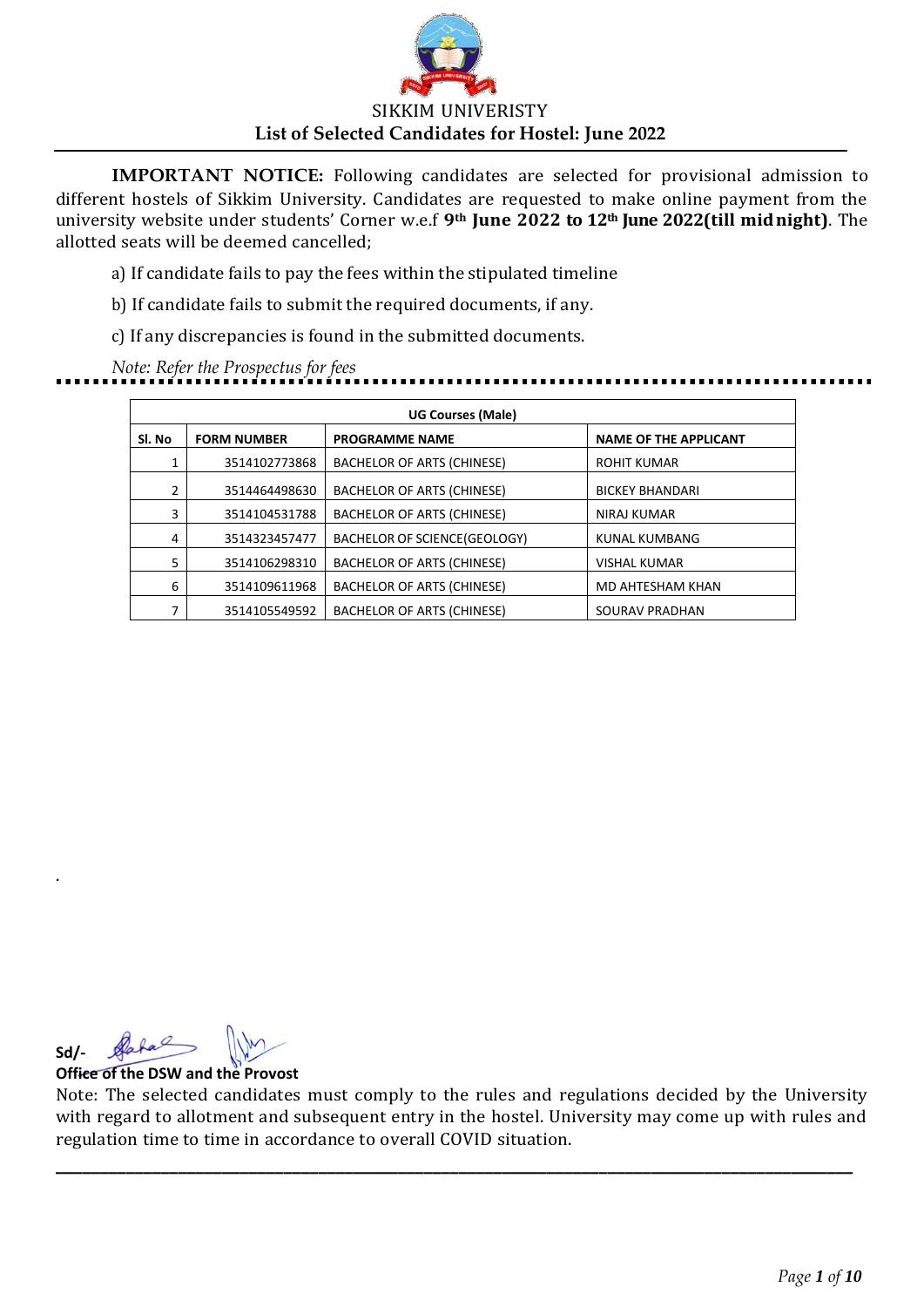

a) If candidate fails to pay the fees within the stipulated timeline

b) If candidate fails to submit the required documents, if any.

c) If any discrepancies is found in the submitted documents.

*Note: Refer the Prospectus for fees* .........................

|                | <b>PG Courses (Male)</b> |                             |                              |  |  |
|----------------|--------------------------|-----------------------------|------------------------------|--|--|
| SI. No         | <b>FORM NUMBER</b>       | <b>PROGRAM NAME</b>         | <b>NAME OF THE APPLICANT</b> |  |  |
| 1              | SUPG20002049             | MSC (HORTICULTURE)          | <b>AJOY GURAGAI</b>          |  |  |
| $\overline{2}$ | SUPG20002173             | MASTER OF EDUCATION (M.ED.) | TASHI TSHERING LEPCHA        |  |  |
| 3              | SUPG20001144             | MSC (MICROBIOLOGY)          | PALASH HAZRA                 |  |  |
| 4              | SUPG20000849             | MSC (MICROBIOLOGY)          | RICHEL SYIEM                 |  |  |
| 5              | SUPG20003479             | MA (CHINESE)                | DARSHAN KUMAR                |  |  |
| 6              | SUPG20000862             | MA (CHINESE)                | <b>AYUSH RAJ</b>             |  |  |
| 7              | SUPG20002417             | MA (CHINESE)                | <b>ASHISH KUMAR</b>          |  |  |
| 8              | SUPG20002230             | MA (CHINESE)                | <b>MD SHADAB ANWER</b>       |  |  |
| 9              | SUPG20000170             | MA (CHINESE)                | <b>GAUTAM KUMAR MODI</b>     |  |  |
| 10             | SUPG20002340             | MA (CHINESE)                | RAKIB HASSAN                 |  |  |
| 11             | SUPG20003716             | MA (CHINESE)                | <b>VIKASH TIRKY</b>          |  |  |
| 12             | SUPG20003156             | MA (CHINESE)                | ABHISHEK KUMAR               |  |  |
| 13             | SUPG20002341             | MSC (HORTICULTURE)          | MICHAL PRADHAN               |  |  |
| 14             | SUPG20004165             | MSC (CHEMISTRY)             | <b>JAAN SHARMA</b>           |  |  |
| 15             | SUPG20001810             | MA (ECONOMICS)              | <b>MADAV POKHREL</b>         |  |  |
| 16             | SUPG20001218             | MSC (CHEMISTRY)             | MANASH PROTIM BURAGOHAIN     |  |  |
| 17             | SUPG20000284             | MA (NEPALI)                 | PASSANG SHERPA               |  |  |
| 18             | SUPG20005200             | MA (ENGLISH)                | PROHIT NARZARI               |  |  |
| 19             | SUPG20000361             | MSC (MATHEMATICS)           | YAGYAM DAHAL                 |  |  |
| 20             | SUPG20002543             | MA (ENGLISH)                | SABIN KUMAR PANDEY           |  |  |
| 21             | SUPG20000175             | MA (ENGLISH)                | <b>EMMANUEL PURTY</b>        |  |  |
| 22             | SUPG20000521             | MA (POLITICAL SCIENCES)     | SANJAY CHETTRI               |  |  |
| 23             | SUPG20002713             | MA (ECONOMICS)              | DURLAV KUMAR BARMAN          |  |  |
| 24             | SUPG20001846             | MSC (MICROBIOLOGY)          | <b>ARPAN KOTAL</b>           |  |  |
| 25             | SUPG20000788             | MSC (MICROBIOLOGY)          | <b>KUNAL ROY</b>             |  |  |

Dahal **Sd/-**

## **Office of the DSW and the Provost**

Note: The selected candidates must comply to the rules and regulations decided by the University with regard to allotment and subsequent entry in the hostel. University may come up with rules and regulation time to time in accordance to overall COVID situation.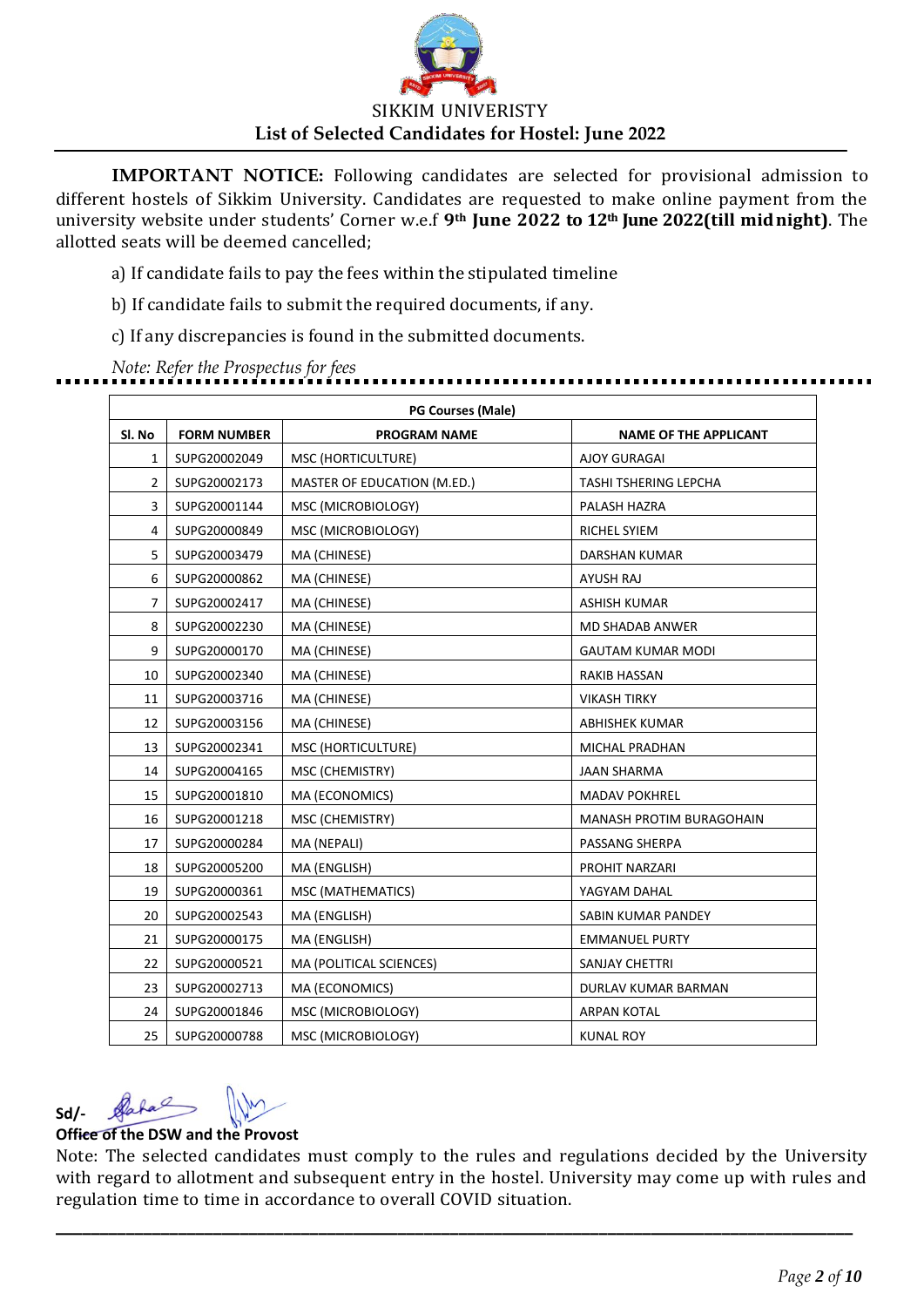

a) If candidate fails to pay the fees within the stipulated timeline

b) If candidate fails to submit the required documents, if any.

c) If any discrepancies is found in the submitted documents.

| 26 | SUPG20003226 | MSC (MICROBIOLOGY)           | ANIMESH KUNDU              |
|----|--------------|------------------------------|----------------------------|
| 27 | SUPG20003221 | MSC (MICROBIOLOGY)           | SRISTISHIL NANDI           |
| 28 | SUPG20003863 | MSC (MICROBIOLOGY)           | <b>ANUKUL CHETTRI</b>      |
| 29 | SUPG20002235 | MSC (MICROBIOLOGY)           | <b>DIPESH BAURI</b>        |
| 30 | SUPG20003097 | MA (NEPALI)                  | MANI KUMAR PRADHAN         |
| 31 | SUPG20005928 | MA (POLITICAL SCIENCES)      | JAIRAJ LIMBU               |
| 32 | SUPG20002842 | MA (ENGLISH)                 | SAHIL CHETTRI              |
| 33 | SUPG20004299 | MSC (MATHEMATICS)            | <b>ARNAV BORAH</b>         |
| 34 | SUPG20004268 | MA (HISTORY)                 | KRISHNA MADHAV BORAH       |
| 35 | SUPG20001495 | MASTER OF EDUCATION (M.ED.)  | <b>SUK RIM RAI</b>         |
| 36 | SUPG20001225 | MSC (GEOLOGY)                | KALPAJYOTI MAZUMDAR        |
| 37 | SUPG20002124 | MSC (GEOLOGY)                | PRATYUSH PHUKAN            |
| 38 | SUPG20002103 | MSC (PHYSICS)                | <b>HIROK JYOTI SINGHA</b>  |
| 39 | SUPG20000184 | MSC (PHYSICS)                | RANJIT DEKA                |
| 40 | SUPG20002593 | MSC (GEOLOGY)                | <b>UMESH KALITA</b>        |
| 41 | SUPG20002375 | MSC (GEOLOGY)                | SUBAM DEY                  |
| 42 | SUPG20005038 | MSC (MATHEMATICS)            | MONUJ GOGOI                |
| 43 | SUPG20000473 | MSC (MATHEMATICS)            | RITWICK DUWARAH            |
| 44 | SUPG20003972 | MSC (MATHEMATICS)            | <b>BIDYUT BIKASH DUTTA</b> |
| 45 | SUPG20002626 | MSC (MATHEMATICS)            | <b>BINAY SHARMA</b>        |
| 46 | SUPG20005659 | MSC (MATHEMATICS)            | DIBYAJYOTI DAS             |
| 47 | SUPG20002579 | MSC (BOTANY)                 | <b>DUPJANG LEPCHA</b>      |
| 48 | SUPG20000460 | MA (HISTORY)                 | <b>MUN BORUAH</b>          |
| 49 | SUPG20004711 | MSC (CHEMISTRY)              | RAHUL NANDI                |
| 50 | SUPG20003016 | MSC (CHEMISTRY)              | MONUJ SHARMA               |
| 51 | SUPG20001111 | MSC (CHEMISTRY)              | <b>BINOY THAPA</b>         |
| 52 | SUPG20005979 | MA (MASS COMMUNICATION)      | RAJDEEP CHATTERJEE         |
| 53 | SUPG20003091 | MA (INTERNATIONAL RELATIONS) | <b>BIVEK CHETRY</b>        |
|    |              |                              |                            |

#### *Note: Refer the Prospectus for fees*

#### Dafal **Sd/-**

## **Office of the DSW and the Provost**

Note: The selected candidates must comply to the rules and regulations decided by the University with regard to allotment and subsequent entry in the hostel. University may come up with rules and regulation time to time in accordance to overall COVID situation.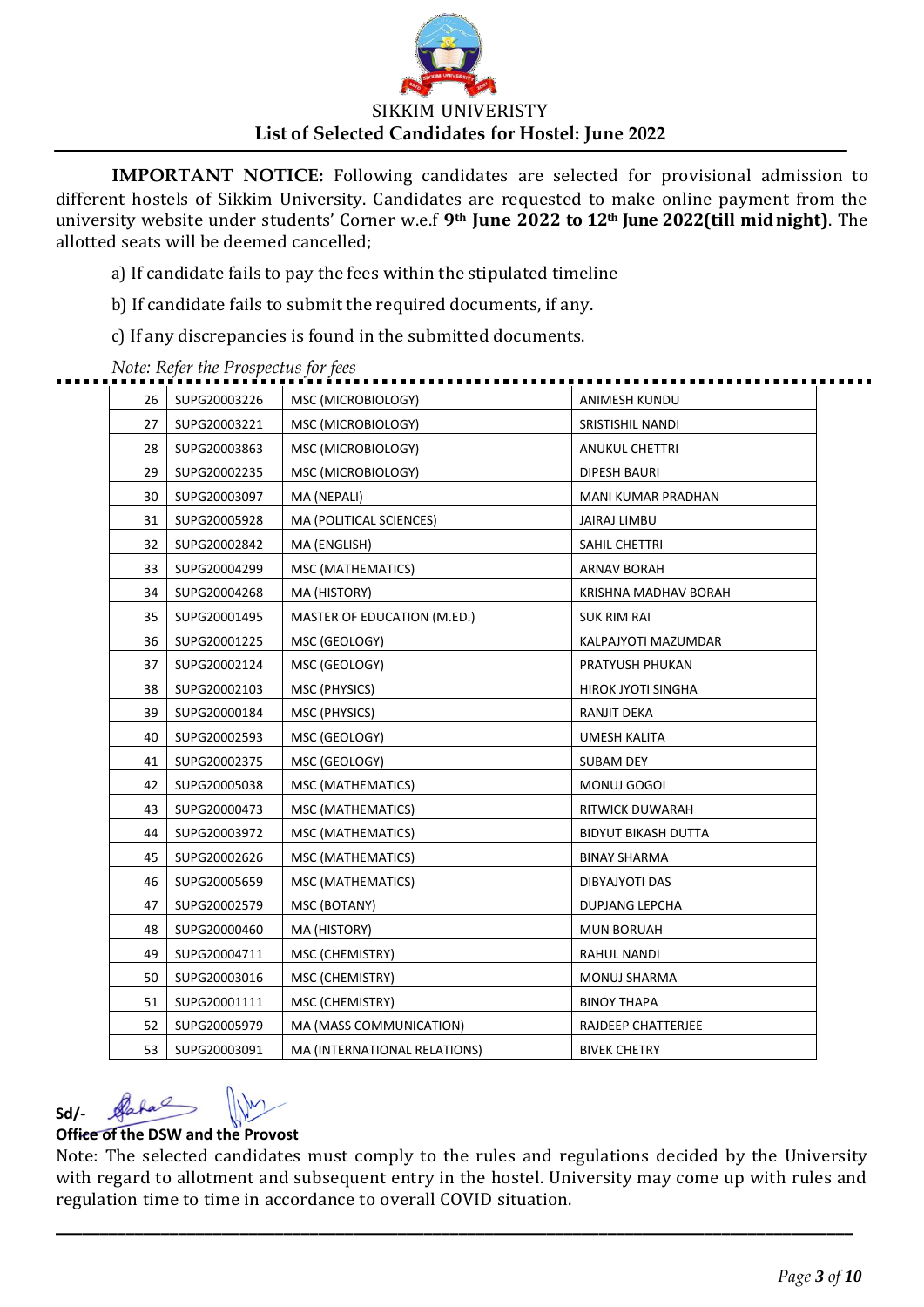

a) If candidate fails to pay the fees within the stipulated timeline

b) If candidate fails to submit the required documents, if any.

c) If any discrepancies is found in the submitted documents.

| 54 | SUPG20001895 | MSC (PHYSICS)                          | <b>MRIDUPABON LAHON</b>        |
|----|--------------|----------------------------------------|--------------------------------|
| 55 | SUPG20005734 | MSC (ENVIRONMENTAL SCIENCE)            | <b>BINUD ATTRY</b>             |
| 56 | SUPG20002090 | MA (PEACE AND CONFLICT STUDIES & MGMT) | JOSHUA KARTHAK LEPCHA          |
| 57 | SUPG20004767 | MA (INTERNATIONAL RELATIONS)           | <b>BINUD ATTRY</b>             |
| 58 | SUPG20005567 | MA (CHINESE)                           | SHUSHANT KUMAR                 |
| 59 | SUPG20003278 | MA (CHINESE)                           | KAZI SAHINUR RAHAMAN           |
| 60 | SUPG20005532 | MA (PEACE AND CONFLICT STUDIES & MGMT) | MONI HANG LIMBOO               |
| 61 | SUPG20000316 | MSC (BOTANY)                           | <b>MADHAN SANYASI</b>          |
| 62 | SUPG20001629 | MA (MASS COMMUNICATION)                | ANISH PRADHAN                  |
| 63 | SUPG20002572 | MA (PSYCHOLOGY)                        | S. MARIO PAO                   |
| 64 | SUPG20003305 | MA (MASS COMMUNICATION)                | H ALLYANG CHAKMA               |
| 65 | SUPG20000449 | MASTER OF BUSINESS ADMINISTRATION      | JONAH SINGH SAMSER             |
| 66 | SUPG20000127 | MA (PEACE AND CONFLICT STUDIES & MGMT) | NIHAL SARKAR                   |
| 67 | SUPG20002472 | MASTER OF BUSINESS ADMINISTRATION      | MISAL LAMICHANEY               |
| 68 | SUPG20002481 | MSC (ENVIRONMENTAL SCIENCE)            | MAHESHWAR SHARMA               |
| 69 | SUPG20003510 | MA (HISTORY)                           | RANADITYA RABHA                |
| 70 | SUPG20000641 | MA (HISTORY)                           | <b>TONY BRAHMA</b>             |
| 71 | SUPG20002478 | MA (HISTORY)                           | HIRAK JYOTI NATH               |
| 72 | SUPG20003905 | MA (HISTORY)                           | SIKU HAZARIKA                  |
| 73 | SUPG20001230 | MASTER OF PERFORMING ARTS (MUSIC)      | ABHINAY PRADHAN                |
| 74 | SUPG20001558 | MA (NEPALI)                            | MAHABIR RAI                    |
| 75 | SUPG20002945 | MA (POLITICAL SCIENCES)                | DINESH KUMAR CHETTRI           |
| 76 | SUPG20003057 | MA (PEACE AND CONFLICT STUDIES & MGMT) | HARI CHANDRA CHETTRI           |
| 77 | SUPG20000587 | MA (POLITICAL SCIENCES)                | <b>GANESH DARJEE</b>           |
| 78 | SUPG20003778 | MA (POLITICAL SCIENCES)                | ARPAN DARJEE                   |
| 79 | SUPG20003266 | MA (POLITICAL SCIENCES)                | SHAIKHOM CHINGKHEINGANBA SINGH |
| 80 | SUPG20001734 | MA (POLITICAL SCIENCES)                | SUBASH SANYASI                 |
| 81 | SUPG20005521 | MA (POLITICAL SCIENCES)                | KISHORE KUMAR PRADHAN          |
|    |              |                                        |                                |

#### *Note: Refer the Prospectus for fees*

#### Dafal **Sd/-**

### **Office of the DSW and the Provost**

Note: The selected candidates must comply to the rules and regulations decided by the University with regard to allotment and subsequent entry in the hostel. University may come up with rules and regulation time to time in accordance to overall COVID situation.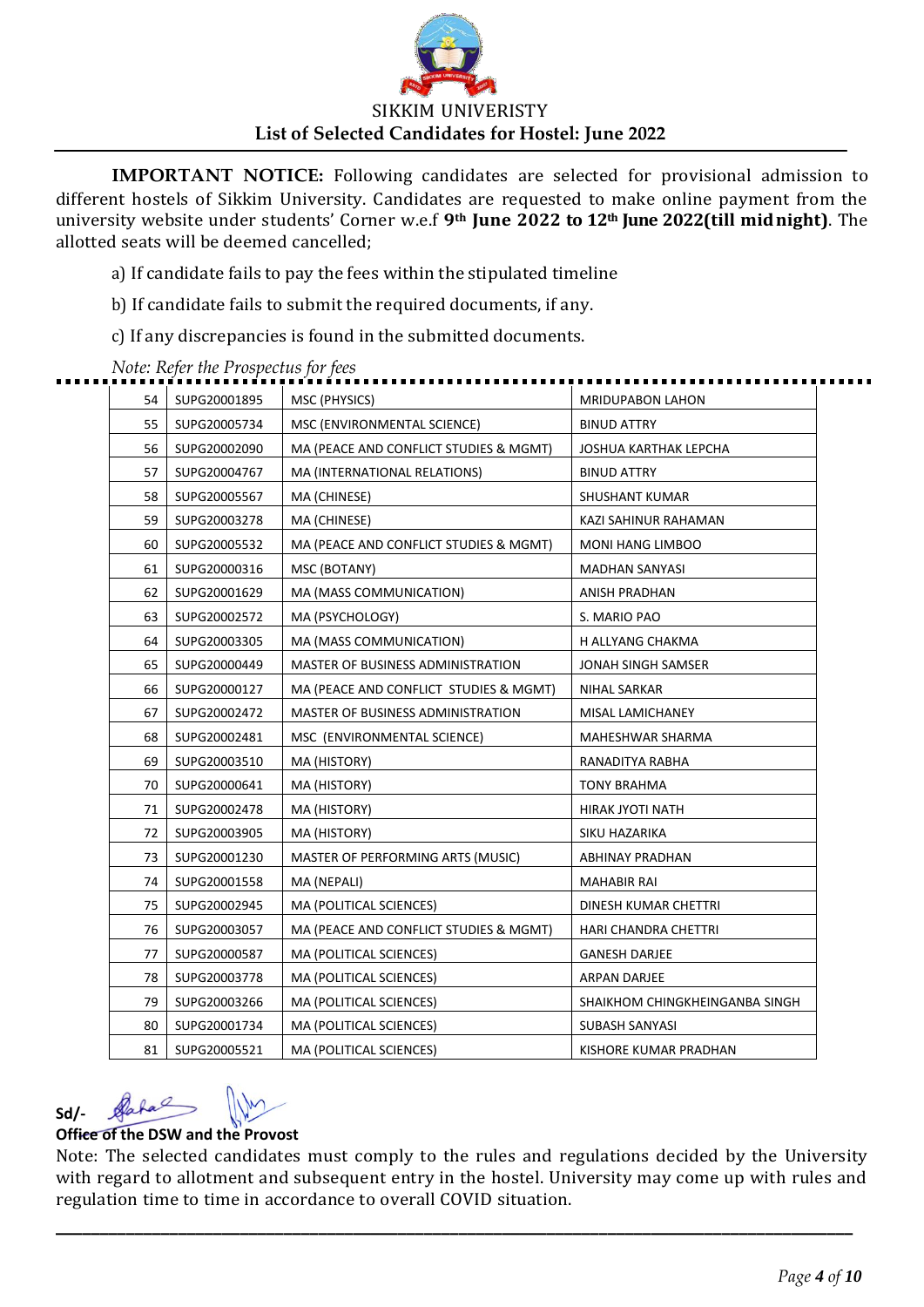

a) If candidate fails to pay the fees within the stipulated timeline

b) If candidate fails to submit the required documents, if any.

c) If any discrepancies is found in the submitted documents.

| SUPG20001123<br>82<br>MA (LIMBOO)<br><b>SUKLAL LIMBOO</b><br>83<br>SUPG20001619<br>MASTER OF PERFORMING ARTS (MUSIC)<br>DAL BAHADUR GURUNG<br>84<br>SUPG20003120<br>MA (ECONOMICS)<br><b>JYOTI KONWAR</b><br>85<br>SUPG20003971<br>MA (ECONOMICS)<br>SIMANTAJYOTI THAPA<br>86<br>SUPG20002448<br>MA (ECONOMICS)<br><b>FARUQUE ABDULLA</b><br>87<br>SUPG20005693<br>MA (ECONOMICS)<br><b>DIPANKAR DAS</b><br>88<br>SUPG20005269<br>MA (ECONOMICS)<br>PALASHJYOTI DAS<br>MA (ECONOMICS)<br>89<br>SUPG20005268<br><b>ASHRAF REHMAN</b><br>90<br>MA (HINDI)<br>SUPG20005529<br><b>KAPANG BITIN</b><br>91<br>SUPG20003530<br>MA (HINDI)<br>CHAU KHUMYONG SINGPHO<br>MA (INTERNATIONAL RELATIONS)<br>92<br>SUPG20003003<br><b>MASUD RANA</b><br>93<br>SUPG20002611<br>MA (INTERNATIONAL RELATIONS)<br><b>ANUP RAI</b><br>94<br>SUPG20004208<br>MA (INTERNATIONAL RELATIONS)<br><b>MAHESH SUBBA</b><br>MA (INTERNATIONAL RELATIONS)<br>95<br>SUPG20000353<br>YOGESH PRADHAN<br>96<br>3514171311491<br>MASTER OF COMPUTER APPLICATION (MCA)<br>ANIRUDDHA PAUL<br>97<br>3514177107317<br>MASTER OF COMPUTER APPLICATION (MCA)<br>HEIKRUJAM RAJIV SINGH<br>98<br>3514178800035<br>MASTER OF COMPUTER APPLICATION (MCA)<br><b>MD ASHRAF MOIN</b><br>99<br>3514179986505<br>MASTER OF COMPUTER APPLICATION (MCA)<br>DHRUBA JYOTI BORAH<br>100<br>3514175836001<br>MASTER OF COMPUTER APPLICATION (MCA)<br><b>NIRMAL GUPTA</b><br>3514173502375<br>MASTER OF COMPUTER APPLICATION (MCA)<br>101<br><b>BIDYOT BHUSHAN BORGOHAIN</b><br>102<br>3514174897812<br>MASTER OF COMPUTER APPLICATION (MCA)<br>RIDHIMAN BORA |  |  |  |
|-------------------------------------------------------------------------------------------------------------------------------------------------------------------------------------------------------------------------------------------------------------------------------------------------------------------------------------------------------------------------------------------------------------------------------------------------------------------------------------------------------------------------------------------------------------------------------------------------------------------------------------------------------------------------------------------------------------------------------------------------------------------------------------------------------------------------------------------------------------------------------------------------------------------------------------------------------------------------------------------------------------------------------------------------------------------------------------------------------------------------------------------------------------------------------------------------------------------------------------------------------------------------------------------------------------------------------------------------------------------------------------------------------------------------------------------------------------------------------------------------------------------------------------------------------------------------------------------------------|--|--|--|
|                                                                                                                                                                                                                                                                                                                                                                                                                                                                                                                                                                                                                                                                                                                                                                                                                                                                                                                                                                                                                                                                                                                                                                                                                                                                                                                                                                                                                                                                                                                                                                                                       |  |  |  |
|                                                                                                                                                                                                                                                                                                                                                                                                                                                                                                                                                                                                                                                                                                                                                                                                                                                                                                                                                                                                                                                                                                                                                                                                                                                                                                                                                                                                                                                                                                                                                                                                       |  |  |  |
|                                                                                                                                                                                                                                                                                                                                                                                                                                                                                                                                                                                                                                                                                                                                                                                                                                                                                                                                                                                                                                                                                                                                                                                                                                                                                                                                                                                                                                                                                                                                                                                                       |  |  |  |
|                                                                                                                                                                                                                                                                                                                                                                                                                                                                                                                                                                                                                                                                                                                                                                                                                                                                                                                                                                                                                                                                                                                                                                                                                                                                                                                                                                                                                                                                                                                                                                                                       |  |  |  |
|                                                                                                                                                                                                                                                                                                                                                                                                                                                                                                                                                                                                                                                                                                                                                                                                                                                                                                                                                                                                                                                                                                                                                                                                                                                                                                                                                                                                                                                                                                                                                                                                       |  |  |  |
|                                                                                                                                                                                                                                                                                                                                                                                                                                                                                                                                                                                                                                                                                                                                                                                                                                                                                                                                                                                                                                                                                                                                                                                                                                                                                                                                                                                                                                                                                                                                                                                                       |  |  |  |
|                                                                                                                                                                                                                                                                                                                                                                                                                                                                                                                                                                                                                                                                                                                                                                                                                                                                                                                                                                                                                                                                                                                                                                                                                                                                                                                                                                                                                                                                                                                                                                                                       |  |  |  |
|                                                                                                                                                                                                                                                                                                                                                                                                                                                                                                                                                                                                                                                                                                                                                                                                                                                                                                                                                                                                                                                                                                                                                                                                                                                                                                                                                                                                                                                                                                                                                                                                       |  |  |  |
|                                                                                                                                                                                                                                                                                                                                                                                                                                                                                                                                                                                                                                                                                                                                                                                                                                                                                                                                                                                                                                                                                                                                                                                                                                                                                                                                                                                                                                                                                                                                                                                                       |  |  |  |
|                                                                                                                                                                                                                                                                                                                                                                                                                                                                                                                                                                                                                                                                                                                                                                                                                                                                                                                                                                                                                                                                                                                                                                                                                                                                                                                                                                                                                                                                                                                                                                                                       |  |  |  |
|                                                                                                                                                                                                                                                                                                                                                                                                                                                                                                                                                                                                                                                                                                                                                                                                                                                                                                                                                                                                                                                                                                                                                                                                                                                                                                                                                                                                                                                                                                                                                                                                       |  |  |  |
|                                                                                                                                                                                                                                                                                                                                                                                                                                                                                                                                                                                                                                                                                                                                                                                                                                                                                                                                                                                                                                                                                                                                                                                                                                                                                                                                                                                                                                                                                                                                                                                                       |  |  |  |
|                                                                                                                                                                                                                                                                                                                                                                                                                                                                                                                                                                                                                                                                                                                                                                                                                                                                                                                                                                                                                                                                                                                                                                                                                                                                                                                                                                                                                                                                                                                                                                                                       |  |  |  |
|                                                                                                                                                                                                                                                                                                                                                                                                                                                                                                                                                                                                                                                                                                                                                                                                                                                                                                                                                                                                                                                                                                                                                                                                                                                                                                                                                                                                                                                                                                                                                                                                       |  |  |  |
|                                                                                                                                                                                                                                                                                                                                                                                                                                                                                                                                                                                                                                                                                                                                                                                                                                                                                                                                                                                                                                                                                                                                                                                                                                                                                                                                                                                                                                                                                                                                                                                                       |  |  |  |
|                                                                                                                                                                                                                                                                                                                                                                                                                                                                                                                                                                                                                                                                                                                                                                                                                                                                                                                                                                                                                                                                                                                                                                                                                                                                                                                                                                                                                                                                                                                                                                                                       |  |  |  |
|                                                                                                                                                                                                                                                                                                                                                                                                                                                                                                                                                                                                                                                                                                                                                                                                                                                                                                                                                                                                                                                                                                                                                                                                                                                                                                                                                                                                                                                                                                                                                                                                       |  |  |  |
|                                                                                                                                                                                                                                                                                                                                                                                                                                                                                                                                                                                                                                                                                                                                                                                                                                                                                                                                                                                                                                                                                                                                                                                                                                                                                                                                                                                                                                                                                                                                                                                                       |  |  |  |
|                                                                                                                                                                                                                                                                                                                                                                                                                                                                                                                                                                                                                                                                                                                                                                                                                                                                                                                                                                                                                                                                                                                                                                                                                                                                                                                                                                                                                                                                                                                                                                                                       |  |  |  |
|                                                                                                                                                                                                                                                                                                                                                                                                                                                                                                                                                                                                                                                                                                                                                                                                                                                                                                                                                                                                                                                                                                                                                                                                                                                                                                                                                                                                                                                                                                                                                                                                       |  |  |  |
|                                                                                                                                                                                                                                                                                                                                                                                                                                                                                                                                                                                                                                                                                                                                                                                                                                                                                                                                                                                                                                                                                                                                                                                                                                                                                                                                                                                                                                                                                                                                                                                                       |  |  |  |

*Note: Refer the Prospectus for fees*

**Sd/-**

## **Office of the DSW and the Provost**

Note: The selected candidates must comply to the rules and regulations decided by the University with regard to allotment and subsequent entry in the hostel. University may come up with rules and regulation time to time in accordance to overall COVID situation.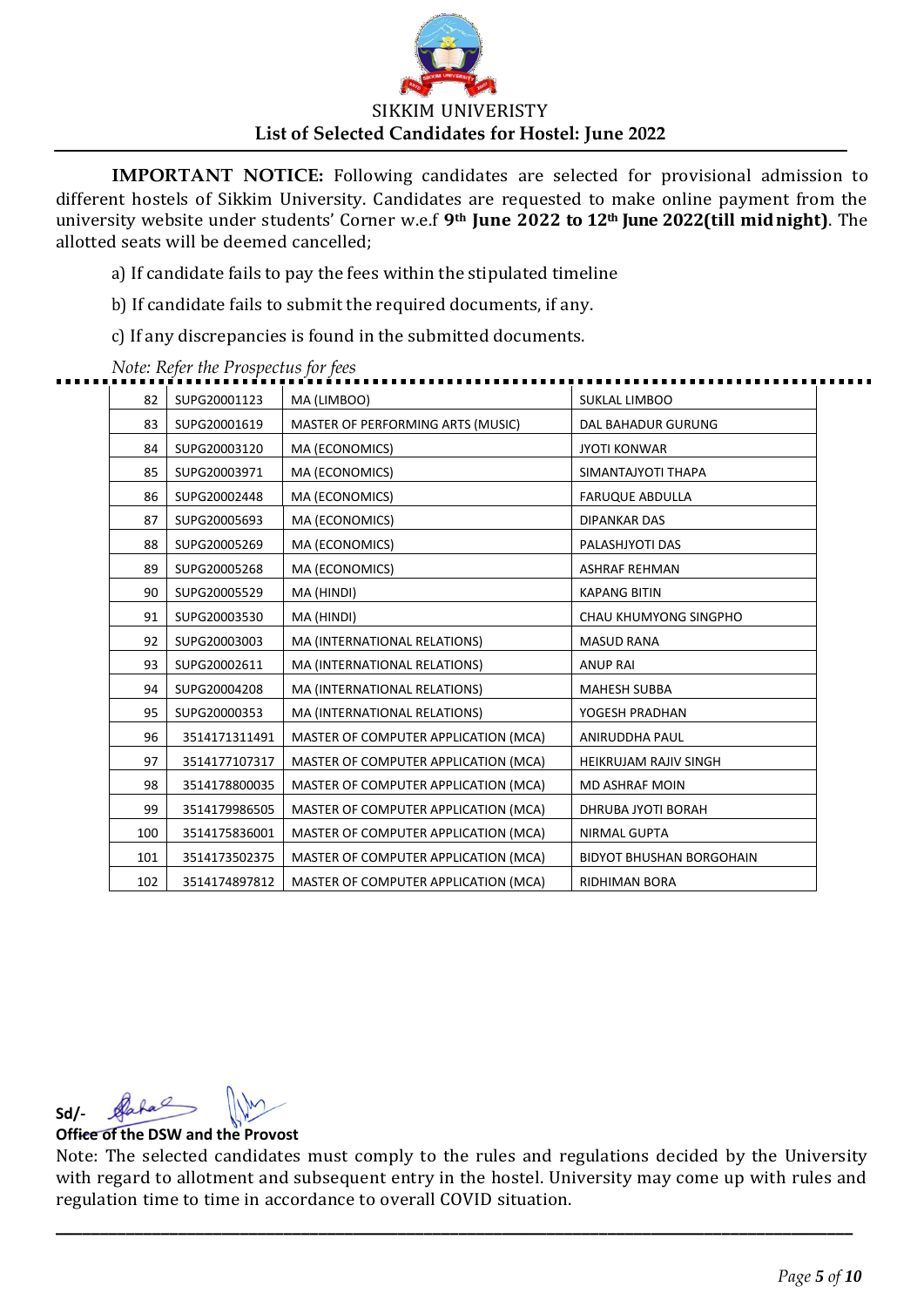

a) If candidate fails to pay the fees within the stipulated timeline

b) If candidate fails to submit the required documents, if any.

c) If any discrepancies is found in the submitted documents.

*Note: Refer the Prospectus for fees*

| <b>PG Courses (Female)</b> |                    |                             |                              |  |
|----------------------------|--------------------|-----------------------------|------------------------------|--|
| SI. No                     | <b>FORM NUMBER</b> | <b>PROGRAMME NAME</b>       | <b>NAME OF THE APPLICANT</b> |  |
| 1                          | SUPG20000624       | MSC (HORTICULTURE)          | KALYANI DAIMARY              |  |
| $\overline{2}$             | SUPG20003879       | MSC (HORTICULTURE)          | <b>RIKILA TAMANG</b>         |  |
| 3                          | SUPG20005598       | MSC (HORTICULTURE)          | <b>HABUNG AJANG</b>          |  |
| 4                          | SUPG20000176       | MSC (HORTICULTURE)          | <b>ZUCHOBENI M KIKON</b>     |  |
| 5                          | SUPG20000850       | MA (GEOGRAPHY)              | <b>KRISHNA PAYENG</b>        |  |
| 6                          | SUPG20002773       | MSC (HORTICULTURE)          | <b>NILUFA PARVIN</b>         |  |
| 7                          | SUPG20000885       | MSC (ZOOLOGY)               | SONALI SADHUKHAN             |  |
| 8                          | SUPG20001581       | MSC (HORTICULTURE)          | KARMA REKHA GURUNG           |  |
| 9                          | SUPG20003322       | MSC (ZOOLOGY)               | PORI KALITA                  |  |
| 10                         | SUPG20003268       | MSC (MICROBIOLOGY)          | <b>ISHITA CHATTERJEE</b>     |  |
| 11                         | SUPG20001531       | MASTER OF EDUCATION (M.ED.) | <b>ANUBHA CHETTRI</b>        |  |
| 12                         | SUPG20003944       | MSC (HORTICULTURE)          | SANDHYA LAMICHANEY           |  |
| 13                         | SUPG20002272       | MSC (HORTICULTURE)          | <b>JWALA RAI</b>             |  |
| 14                         | SUPG20001372       | MA (GEOGRAPHY)              | SATHI NANDI                  |  |
| 15                         | SUPG20005103       | MA (ANTHROPOLOGY)           | ANUSHREE CHAKRABORTY         |  |
| 16                         | SUPG20004326       | MSC (ZOOLOGY)               | DIKSHITA NEWAR               |  |
| 17                         | SUPG20001093       | MSC (MICROBIOLOGY)          | AYESHA SULTANA               |  |
| 18                         | SUPG20003195       | MSC (ZOOLOGY)               | TONMAYURI HANDIQUE           |  |
| 19                         | SUPG20001505       | MSC (MATHEMATICS)           | <b>LOVELY BORAH</b>          |  |
| 20                         | SUPG20000896       | MASTER OF EDUCATION (M.ED.) | <b>LAZILA BHUTIA</b>         |  |
| 21                         | SUPG20001199       | MSC (MATHEMATICS)           | ANJALIKA SHARMA              |  |
| 22                         | SUPG20003622       | MSC (BOTANY)                | <b>RIMON SAIKIA</b>          |  |
| 23                         | SUPG20001368       | MSC (ZOOLOGY)               | DIPAKSHI PHUKAN              |  |
| 24                         | SUPG20002577       | MA (GEOGRAPHY)              | <b>NIDHI GURUNG</b>          |  |

#### Data **Sd/-**

## **Office of the DSW and the Provost**

Note: The selected candidates must comply to the rules and regulations decided by the University with regard to allotment and subsequent entry in the hostel. University may come up with rules and regulation time to time in accordance to overall COVID situation.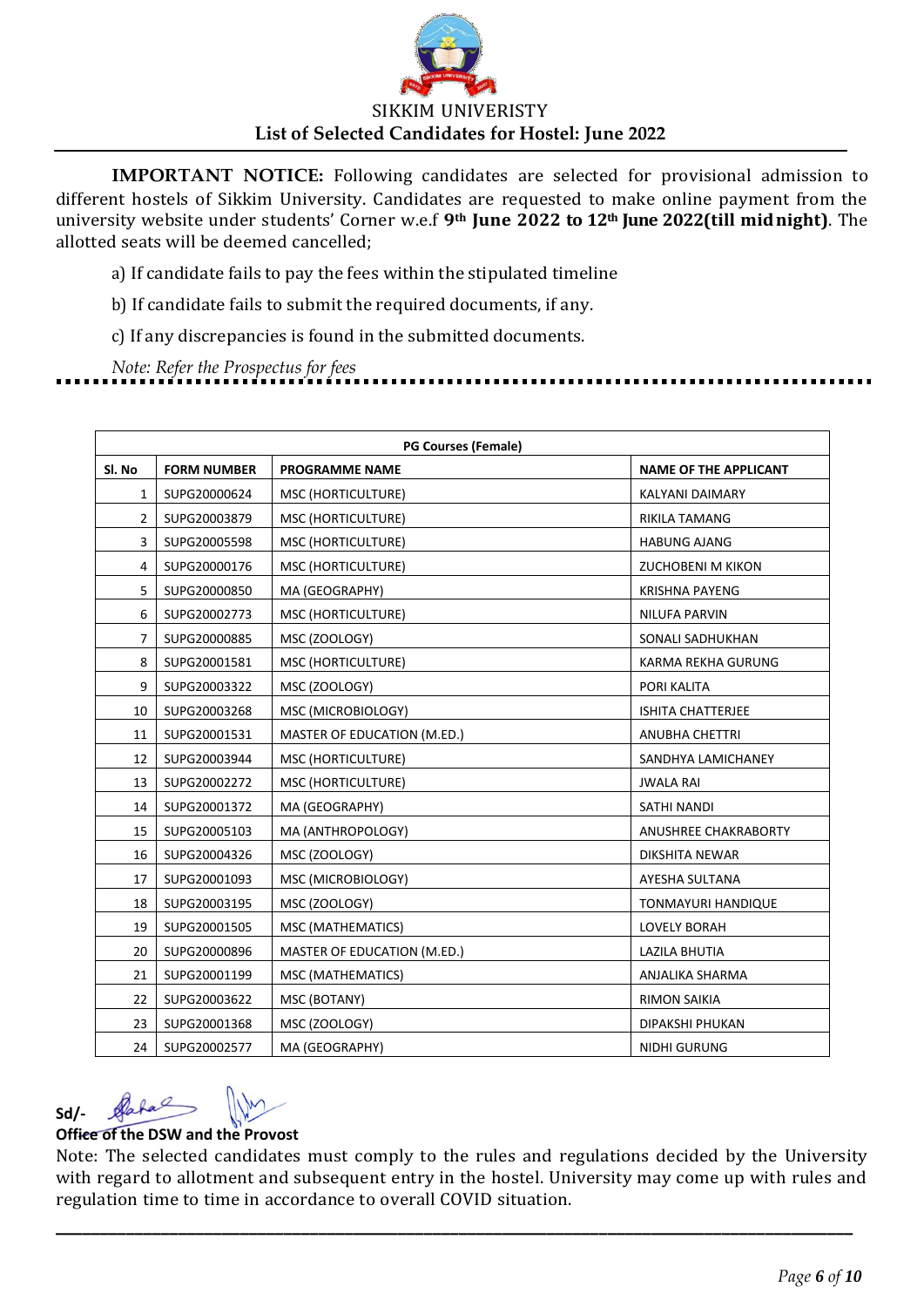

a) If candidate fails to pay the fees within the stipulated timeline

b) If candidate fails to submit the required documents, if any.

c) If any discrepancies is found in the submitted documents.

| 25 | SUPG20003233 | MSC (MICROBIOLOGY)                            | <b>SUSMITA NAD</b>        |
|----|--------------|-----------------------------------------------|---------------------------|
| 26 | SUPG20001215 | MSC (PSYCHOLOGY)                              | SWAGATA SAIKIA            |
| 27 | SUPG20004654 | MASTER OF TRAVEL AND TOURISM MANAGEMENT(MTTM) | PRAGYA DOBHAL             |
| 28 | SUPG20004252 | MSC (MICROBIOLOGY)                            | LAXMI CHAKMA              |
| 29 | SUPG20004195 | MSC (BOTANY)                                  | LEENAKSHI SAIKIA          |
| 30 | SUPG20003259 | MSC (CHEMISTRY)                               | <b>KABERI DUTTA</b>       |
| 31 | SUPG20000539 | MSC (CHEMISTRY)                               | MAINU CHUTIA              |
| 32 | SUPG20002536 | MASTER OF BUSINESS ADMINISTRATION             | LEEVONGMIT LEPCHA         |
| 33 | SUPG20005236 | MA (ANTHROPOLOGY)                             | RIMPY MEDHI               |
| 34 | SUPG20002644 | MA (GEOGRAPHY)                                | PRATICHI PAUL             |
| 35 | SUPG20005739 | MASTER OF EDUCATION (M.ED.)                   | SABNAM RAI                |
| 36 | SUPG20005076 | MA (GEOGRAPHY)                                | MITALI TAMULI             |
| 37 | SUPG20001930 | MSC (GEOLOGY)                                 | PRAGYA TAMULI             |
| 38 | SUPG20000988 | MA (PSYCHOLOGY)                               | <b>HAMARBABIANG CHYNE</b> |
| 39 | SUPG20004906 | MA (ECONOMICS)                                | BHAIRAVI PRADHAN          |
| 40 | SUPG20000932 | MASTER OF COMMERCE                            | DOMA BHUTIA               |
| 41 | SUPG20001159 | MSC (PHYSICS)                                 | <b>RIMLI DAS</b>          |
| 42 | SUPG20002183 | MA (ANTHROPOLOGY)                             | J NGANTHOIBI SINGHA       |
| 43 | SUPG20001087 | MA (ANTHROPOLOGY)                             | BAISHALI BARMAN           |
| 44 | SUPG20004199 | MASTER OF TRAVEL AND TOURISM MANAGEMENT(MTTM) | AKRITI SHARMA             |
| 45 | SUPG20001235 | MSC (BOTANY)                                  | JYOTISMITA NATH           |
| 46 | SUPG20001197 | MA (ECONOMICS)                                | PREETI DUTTA              |
| 47 | SUPG20000058 | MSC (ZOOLOGY)                                 | NIKITA DAS                |
| 48 | SUPG20003893 | MA (HISTORY)                                  | UJJWALA MUKHIA            |
| 49 | SUPG20005798 | MSC (ZOOLOGY)                                 | <b>DEIJI DAS</b>          |
| 50 | SUPG20002277 | MA (POLITICAL SCIENCES)                       | NIKITA SHARMA             |
| 51 | SUPG20004970 | MSC (PHYSICS)                                 | TANIYA MONJARI SONOWAL    |
| 52 | SUPG20003111 | MA (POLITICAL SCIENCES)                       | <b>SUNNEM JUGLI</b>       |
|    |              |                                               |                           |

#### *Note: Refer the Prospectus for fees*

## **Sd/-**

### **Office of the DSW and the Provost**

Note: The selected candidates must comply to the rules and regulations decided by the University with regard to allotment and subsequent entry in the hostel. University may come up with rules and regulation time to time in accordance to overall COVID situation.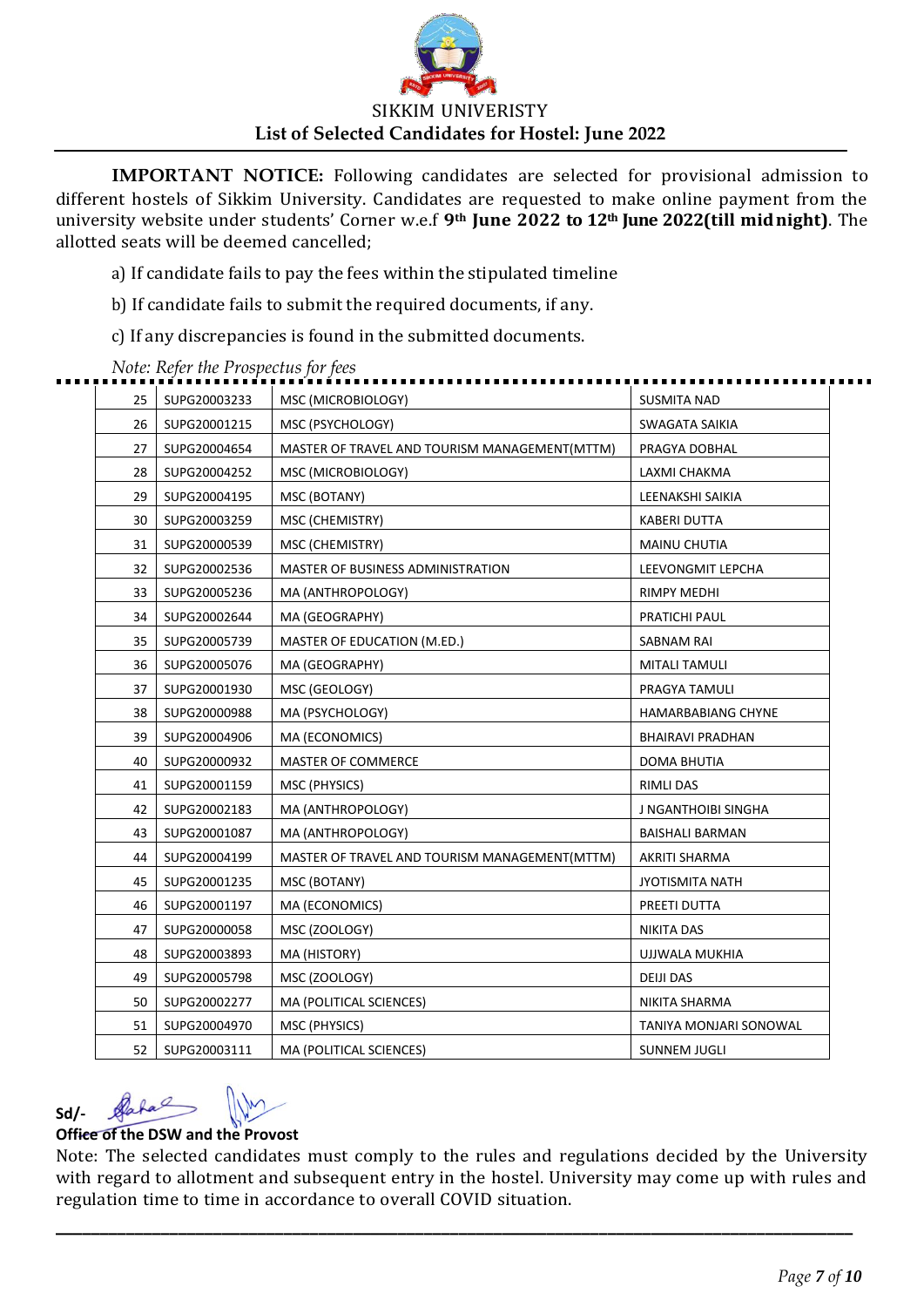

a) If candidate fails to pay the fees within the stipulated timeline

b) If candidate fails to submit the required documents, if any.

c) If any discrepancies is found in the submitted documents.

| 53 | SUPG20003866  | MA (INTERNATIONAL RELATIONS)         | NIMA LAMU SHERPA       |
|----|---------------|--------------------------------------|------------------------|
| 54 | 3514175842768 | MASTER OF COMPUTER APPLICATION (MCA) | PRITIKA DAHAL          |
| 55 | SUPG20002732  | MA (GEOGRAPHY)                       | ANKITA BHARADWAZ       |
| 56 | SUPG20003201  | MA (POLITICAL SCIENCES)              | AKRITI SUBBA           |
| 57 | SUPG20001458  | MSC (GEOLOGY)                        | LIDIA GOGOI            |
| 58 | SUPG20001262  | MA (ECONOMICS)                       | <b>MADHAVI RAI</b>     |
| 59 | 3514174418950 | MASTER OF COMPUTER APPLICATION (MCA) | SANCHARI JOARDAR       |
| 60 | SUPG20003782  | MA (PSYCHOLOGY)                      | <b>CHAYANIKA GOGOI</b> |
| 61 | SUPG20001226  | <b>MASTER OF COMMERCE</b>            | <b>KEDEN SHERPA</b>    |
| 62 | SUPG20000804  | MASTER OF COMMERCE                   | MANIKA RAI             |
| 63 | SUPG20001301  | MSC (GEOLOGY)                        | SANGHAMITRA GOGOI      |
| 64 | SUPG20000993  | MA (MASS COMMUNICATION)              | ROSHNI SHARMA          |
| 65 | SUPG20001132  | MA (HISTORY)                         | PREETI CHOUDHURY       |
| 66 | SUPG20000206  | MA (PSYCHOLOGY)                      | <b>STAILA TAMANG</b>   |
| 67 | SUPG20003139  | MA (HISTORY)                         | NANG HELENI KHENLOONG  |
| 68 | SUPG20004509  | MA (EDUCATION)                       | SILPI SHIKHA GOGOI     |
| 69 | SUPG20002526  | MSC (MATHEMATICS)                    | <b>MAYA CHETRI</b>     |
| 70 | SUPG20002428  | MA (INTERNATIONAL RELATIONS)         | MASUMA KAUSAR          |
| 71 | SUPG20000980  | MA (ECONOMICS)                       | PHUNGWAMA LIMBOO       |
| 72 | SUPG20002167  | MSC (GEOLOGY)                        | <b>AJANTA DEKA</b>     |
| 73 | SUPG20004075  | MSC (GEOLOGY)                        | <b>MEGHA DEBNATH</b>   |
| 74 | SUPG20003151  | MA (GEOGRAPHY)                       | ANJALI KUMARI          |
| 75 | SUPG20004907  | MSC (GEOLOGY)                        | KARISHMA KONWAR        |
| 76 | SUPG20004286  | MA (MASS COMMUNICATION)              | AMBUJASANA KASHYAP     |
| 77 | SUPG20001283  | MA (INTERNATIONAL RELATIONS)         | MURCHANA SONOWAL       |
| 78 | SUPG20002053  | MSC (MICROBIOLOGY)                   | JAYA DAS               |
| 79 | SUPG20005682  | MA (POLITICAL SCIENCES)              | KRISHNA RANI KONWAR    |
| 80 | SUPG20000965  | MA (POLITICAL SCIENCES)              | PRANAMI BORAH          |

*Note: Refer the Prospectus for fees*

# **Sd/-**

### **Office of the DSW and the Provost**

Note: The selected candidates must comply to the rules and regulations decided by the University with regard to allotment and subsequent entry in the hostel. University may come up with rules and regulation time to time in accordance to overall COVID situation.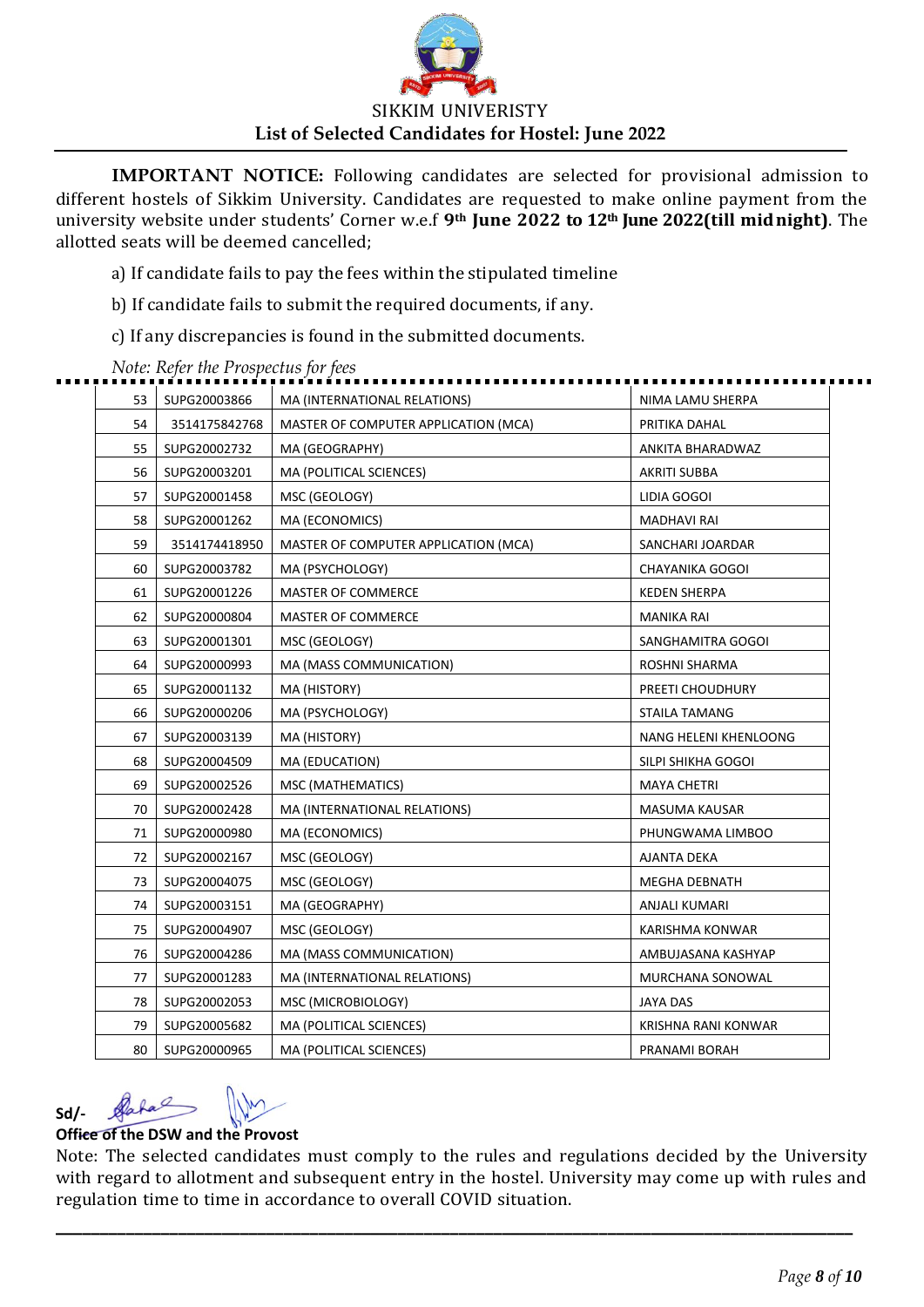

a) If candidate fails to pay the fees within the stipulated timeline

b) If candidate fails to submit the required documents, if any.

c) If any discrepancies is found in the submitted documents.

| 81  | SUPG20000313 | MSC (PHYSICS)           | ALISHA GURUNG          |
|-----|--------------|-------------------------|------------------------|
| 82  | SUPG20005331 | MSC (PHYSICS)           | CHANDRIKA LIMBOO       |
| 83  | SUPG20002233 | MSC (MATHEMATICS)       | <b>MANITA LIMBOO</b>   |
| 84  | SUPG20001921 | MA (HISTORY)            | SHILPA PATHORI         |
| 85  | SUPG20004328 | MA (NEPALI)             | BENA MAYA CHETTRI      |
| 86  | SUPG20004048 | MA (PSYCHOLOGY)         | DEEPSHIKHA BORUAH      |
| 87  | SUPG20001105 | MA (HISTORY)            | NAMRATA BISWAKARMA     |
| 88  | SUPG20002312 | MA (POLITICAL SCIENCES) | <b>GAYATREE PUZARI</b> |
| 89  | SUPG20001055 | MA (NEPALI)             | KALA TIMSINA           |
| 90  | SUPG20000890 | MSC (CHEMISTRY)         | SONAM ONGMU LEPCHA     |
| 91  | SUPG20000557 | MSC (BOTANY)            | PLABITA BORUAH         |
| 92  | SUPG20003497 | MA (SOCIOLOGY)          | <b>JHARNA PARAJULI</b> |
| 93  | SUPG20002357 | MA (CHINESE)            | DEBARCHANA CHAKLADER   |
| 94  | SUPG20003861 | MA (HISTORY)            | SANGITA RAI            |
| 95  | SUPG20003576 | MA (LIMBOO)             | YOUNCHOK HANGMA LIMBOO |
| 96  | SUPG20004176 | MASTER OF LAW(LLM)      | REWARSHI RAI           |
| 97  | SUPG20003102 | MA (SOCIOLOGY)          | BINITA NONGTHOMBAM.    |
| 98  | SUPG20005405 | MA (SOCIOLOGY)          | RUXANDRA RAI           |
| 99  | SUPG20003777 | MA (LIMBOO)             | KAMALI LIMBOO          |
| 100 | SUPG20002433 | MA (LIMBOO)             | SABITA SUBBA LIMBOO    |
| 101 | SUPG20004827 | MA (LEPCHA)             | PUMCHUNG LEPCHA        |
| 102 | SUPG20002455 | MA (LEPCHA)             | SUKMIT LEPCHA          |
| 103 | SUPG20000620 | MA (ENGLISH)            | SHAKUNTOLA KHANAL      |
| 104 | SUPG20003376 | MA (PSYCHOLOGY)         | JOYSHREE SARKAR        |
| 105 | SUPG20001126 | MA (BHUTIA)             | TSHERING DIKI BHUTIA   |
| 106 | SUPG20004475 | MSC (CHEMISTRY)         | UMA DEVI SHARMA        |
| 107 | SUPG20000775 | MASTER OF COMMERCE      | <b>JYOTI KHATI</b>     |
| 108 | SUPG20003061 | MSC (PSYCHOLOGY)        | SOLMA KHATOON          |
|     |              |                         |                        |

*Note: Refer the Prospectus for fees* . . .

# **Sd/-**

### **Office of the DSW and the Provost**

Note: The selected candidates must comply to the rules and regulations decided by the University with regard to allotment and subsequent entry in the hostel. University may come up with rules and regulation time to time in accordance to overall COVID situation.